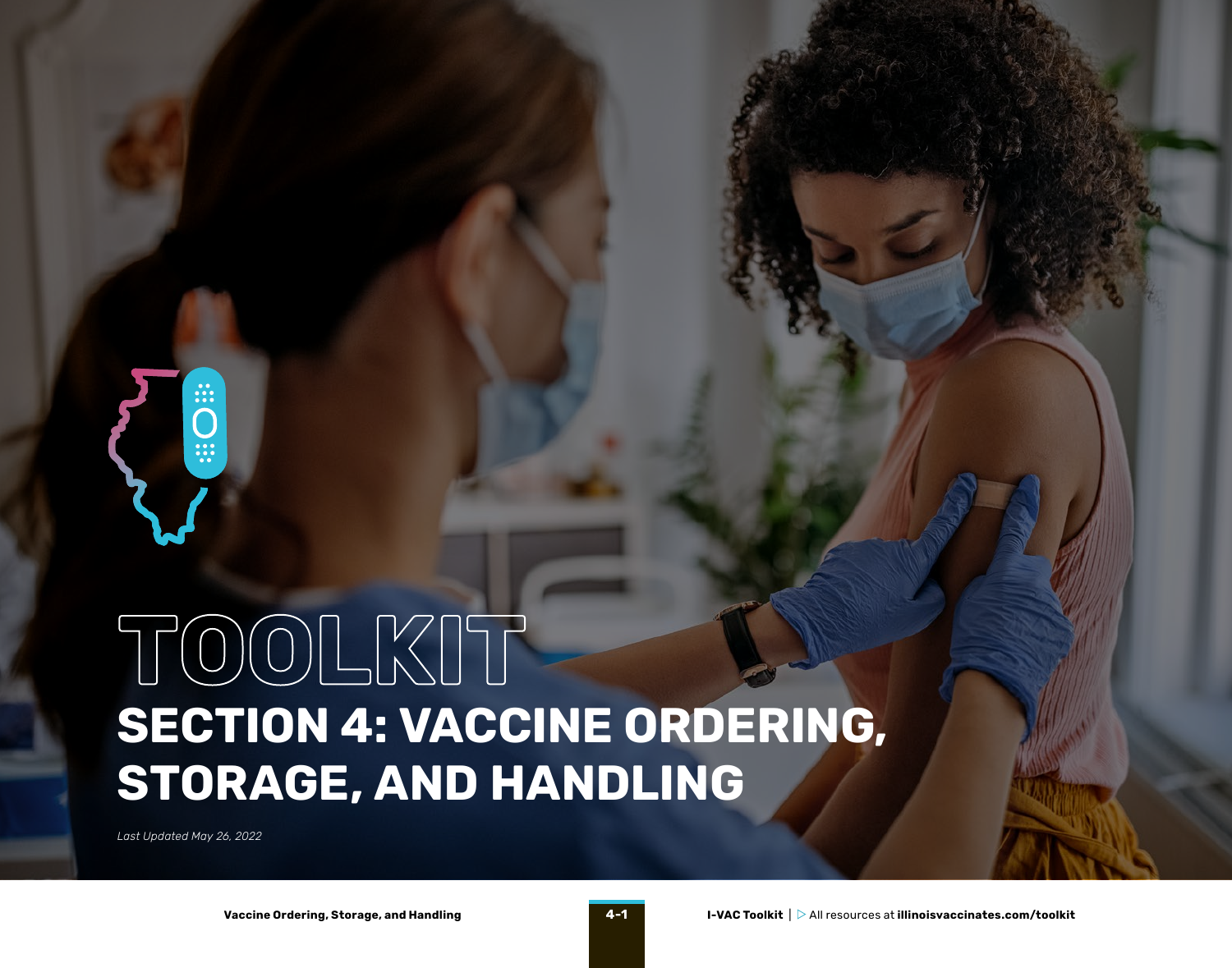### **CONTENTS**

| Ordering Vaccines Through Local Health Departments 4-6 |
|--------------------------------------------------------|
|                                                        |
|                                                        |
|                                                        |
|                                                        |
|                                                        |
|                                                        |
|                                                        |
|                                                        |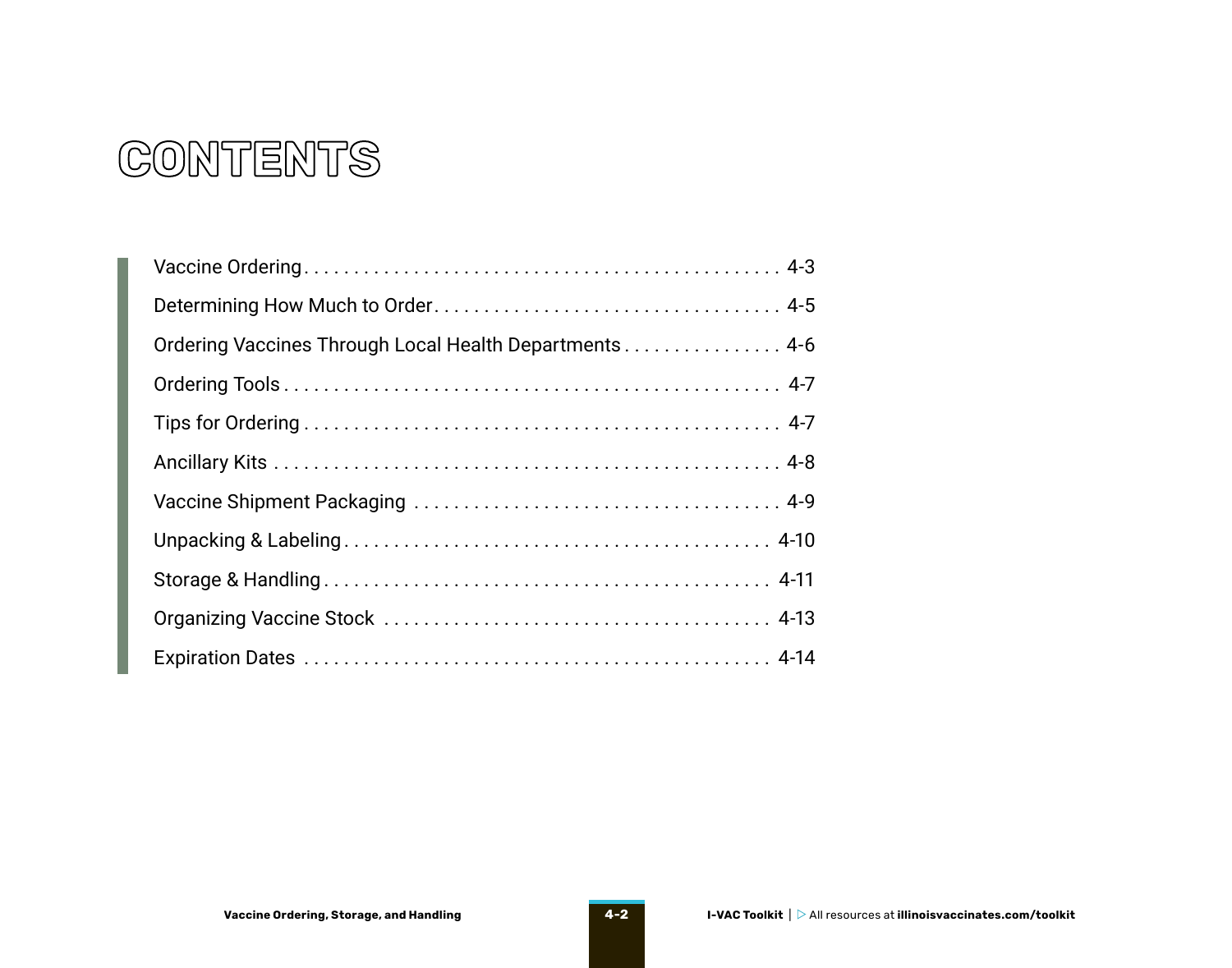## <span id="page-2-0"></span>**VACCINE ORDERING**

Vaccine ordering takes place within I-CARE. Delivery time for all vaccines is approximately one week. Quantities vary depending on the vaccine manufacturer.

- **Moderna:** each shipping tray contains 10 vials (100 primary doses)
	- The box label has been updated to indicate:
		- Total volume of the multi-dose vial.
		- Dosing information on primary and booster shots are listed on the label.
		- Maximum number of punctures per vial.
- **Janssen (Johnson & Johnson)**: each tray contains 10 vials (50 primary doses), minimum order of 2 trays (100 primary doses) required
- **Pfizer pediatric:** ships packages of 10 vials (100 primary dose trays), minimum order is 100 doses and must be ordered in increments of 100 doses
- **Pfizer adult:** shipping tray sizes are 50 vials (300 primary doses) or 195 vials (1,170 primary doses) remember, you cannot use adult vials on pediatric populations!

#### **Creating a Standard Operating Procedure**

Establishing a clear standard operating procedure (SOP) for vaccine storage, handling, and administration is an easy way to minimize vaccine waste. Consider designating a vaccine coordinator for the facility who can:

- Order vaccines
- Oversee storage and handling
- Document vaccine inventory
- Dispose of expired vaccines



**Remember, you cannot use adult vaccine products on pediatric populations. See page 5-13 on vaccine interchangeability**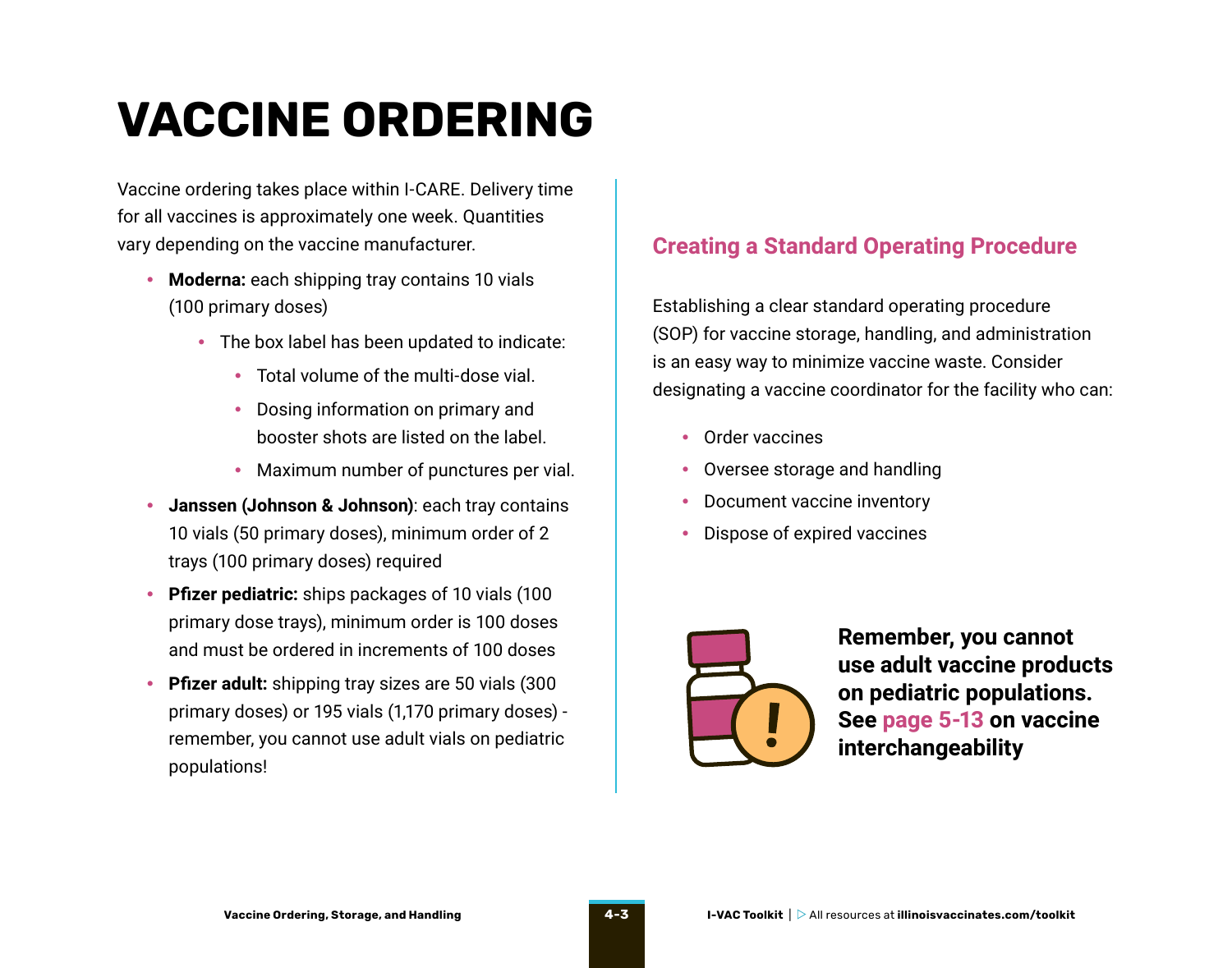### **VACCINE ORDERING (CONTINUED)**

#### **Before You Order, Make Sure You Select the Necessary Storage Equipment**

The equipment you choose should be carefully selected to ensure that they are reliable and allow for temperatures to remain stable. As with all vaccines, you must verify your facility is meeting proper storage requirements to ensure the vaccine does not lose its potency.

Cold-chain storage and handling requirements for each COVID-19 vaccine product will vary from refrigerated (2°C to 8°C) to frozen (-15°C to -25°C) to ultra-cold (-60°C to -80°C).

#### **Maintaining Appropriate Storage Temperatures**

You will need a calibrated thermometer or temperature recording device inside each piece of storage equipment. To ensure your facility is adhering to proper storage guidelines, be sure to have cold chain procedures in place that are routinely reviewed and monitored. If an error occurs, **corrective action should be taken as soon as possible.** See the CDC's resource for Handling a Temperature Excursion in Your Vaccine Storage Unit **[here](https://www.cdc.gov/vaccines/hcp/admin/storage/downloads/temperature-excursion-508.pdf)**.

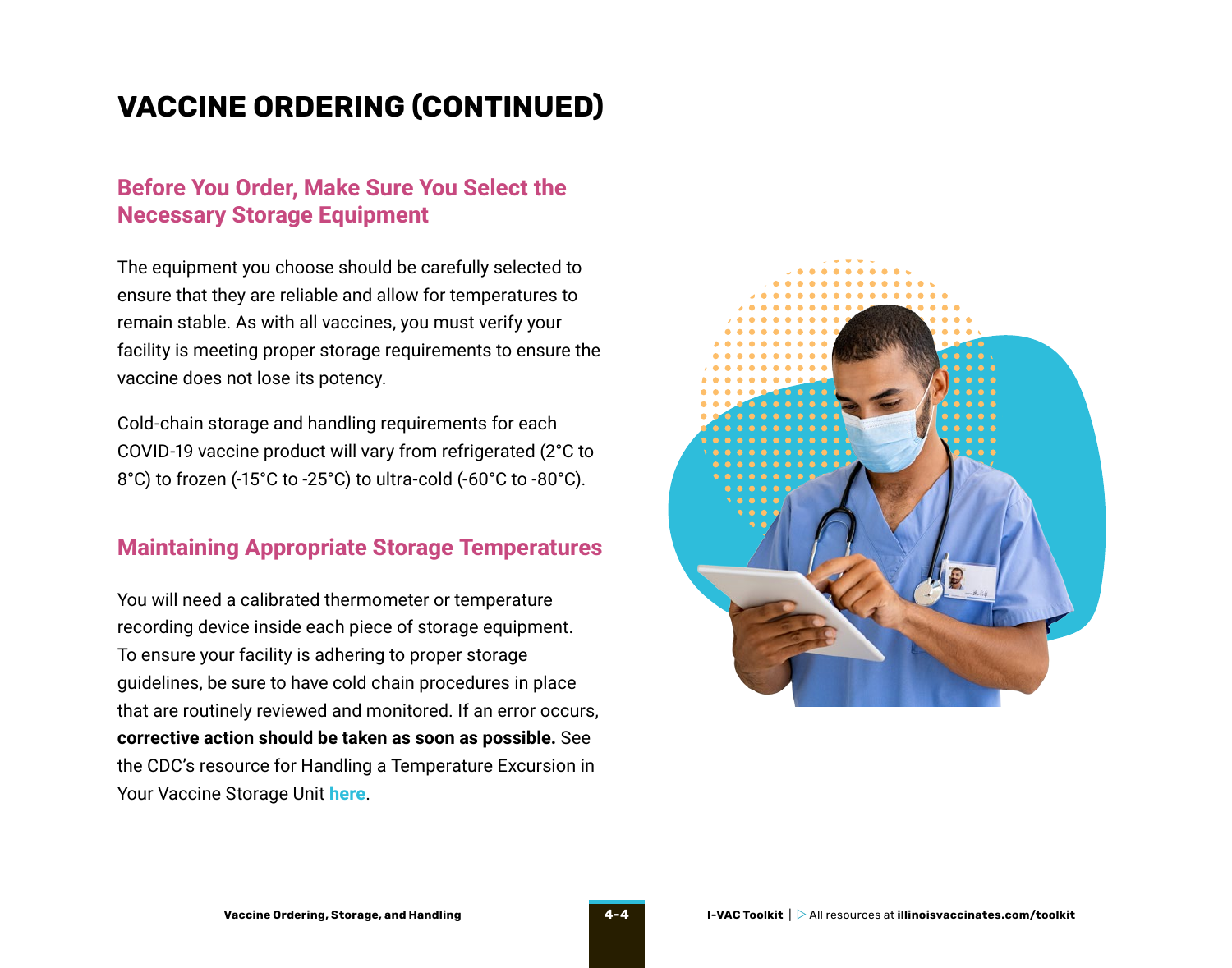## <span id="page-4-0"></span>**DETERMINING HOW MUCH TO ORDER**

When determining how much vaccine to order, please consider the following key ordering criteria:

- Order for estimated use and maintain enough inventory to last 3 weeks; inventory should not exceed a one-month supply
- Geography and concentration of vaccine locations or events
- Patient population size and percent that is expected to uptake



**TIP:** You can survey patients to better understand what phase individuals are in (early adopters, laggards) as this may impact content and provider ordering.



**The goal is to vaccinate every eligible and interested patient!** Some waste is expected.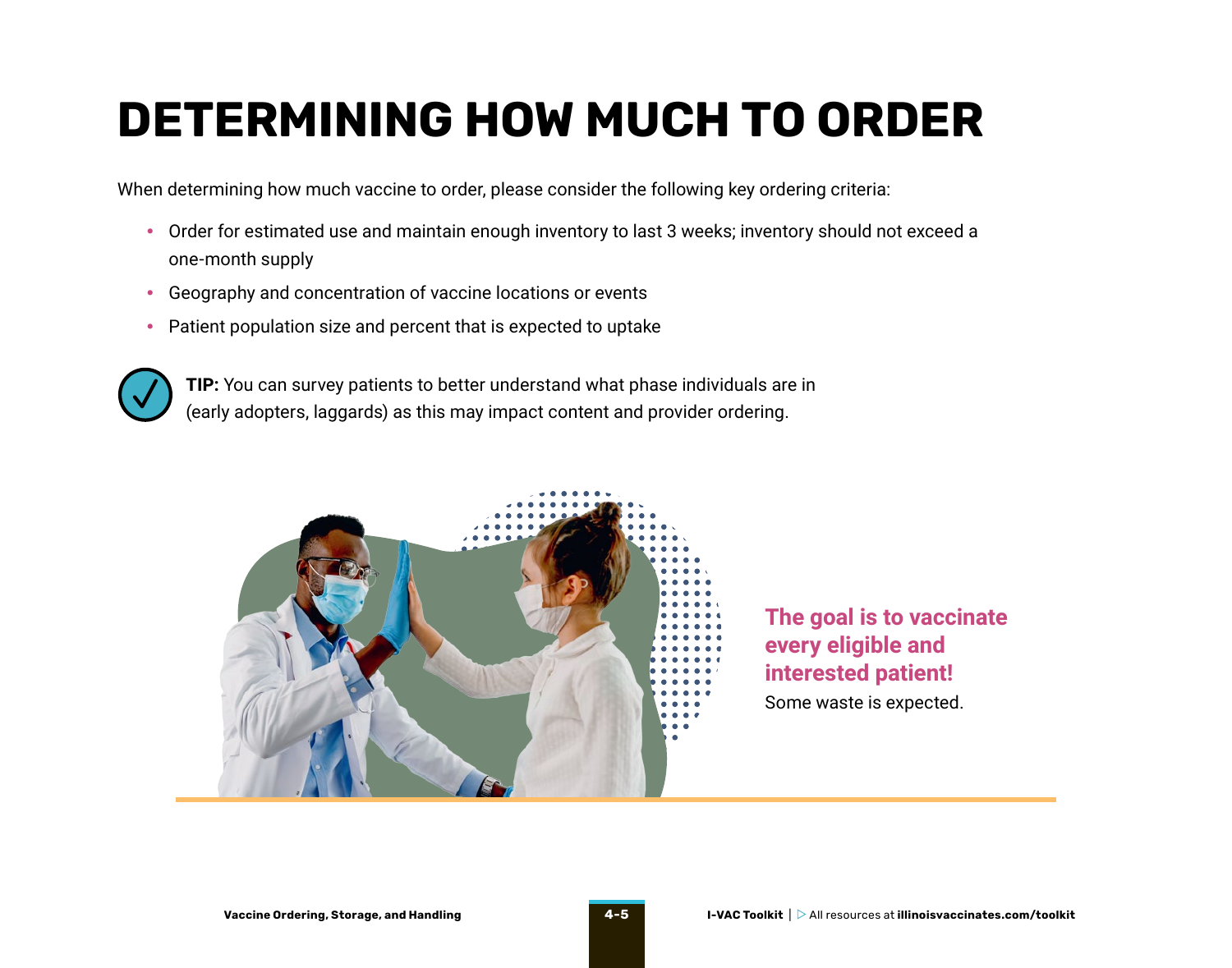## <span id="page-5-0"></span>**ORDERING VACCINES THROUGH LOCAL HEALTH DEPARTMENTS**

Vaccines can be ordered through local health departments in some jurisdictions. Local health departments may also offer additional services to get vaccines to your facility like delivery, local pick up for smaller quantities, etc. Please use the links below to learn more about ordering vaccines through our local health departments:

- **Chicago - [Department of Public Health COVID-19 Vaccine Request Form](https://redcap.dph.illinois.gov/surveys/?s=8Y8D38XKNA)**
- **Cook County - [Department of Public Health COVID Vaccine Information for Healthcare Providers](https://cookcountypublichealth.org/communicable-diseases/covid-19/covid-vaccine/healthcare-providers/)**
- **DuPage County - [Health Department Pfizer BioNTech Vaccine Request Form](https://forms.office.com/pages/responsepage.aspx?id=aFBeKI6Is06Ykmq8Yo2vWv0xfVXjofBDl9eznTwkEYpUMUtDTDFCRDZORkkxU005TUc4QUNMNERORy4u)** (offers vaccine delivery to those who do not have the proper equipment to do a pickup)
- **Franklin Williamson Bi County Health** contact Laurie Allen at 618-993-8111 x 228
- **Macon County** contact Rachel Deerwester at **[rdeerwester@maconchd.org](mailto:rdeerwester%40maconchd.org?subject=)** or **[aholthaus@maconchd.org](mailto:aholthaus%40maconchd.org?subject=)**
- **Madison County Health Department** request vaccine by contacting **[COVIDvax@co.madison.il.us](mailto:COVIDvax%40co.madison.il.us?subject=)** or call 618-692-8954
- **McHenry County -** email **[Vaccine@mchenrycountyil.gov](mailto:Vaccine%40mchenrycountyil.gov?subject=)**. Once your email is received and confirmed, a transfer request to I-CARE to schedule a pick-up date/time will be made. You will need to pick up the vaccine and ancillary supplies from the office located in Woodstock, IL. You will need to bring a cooler for transportation of the vaccine and a digital data logger for monitoring the cooler's temperature.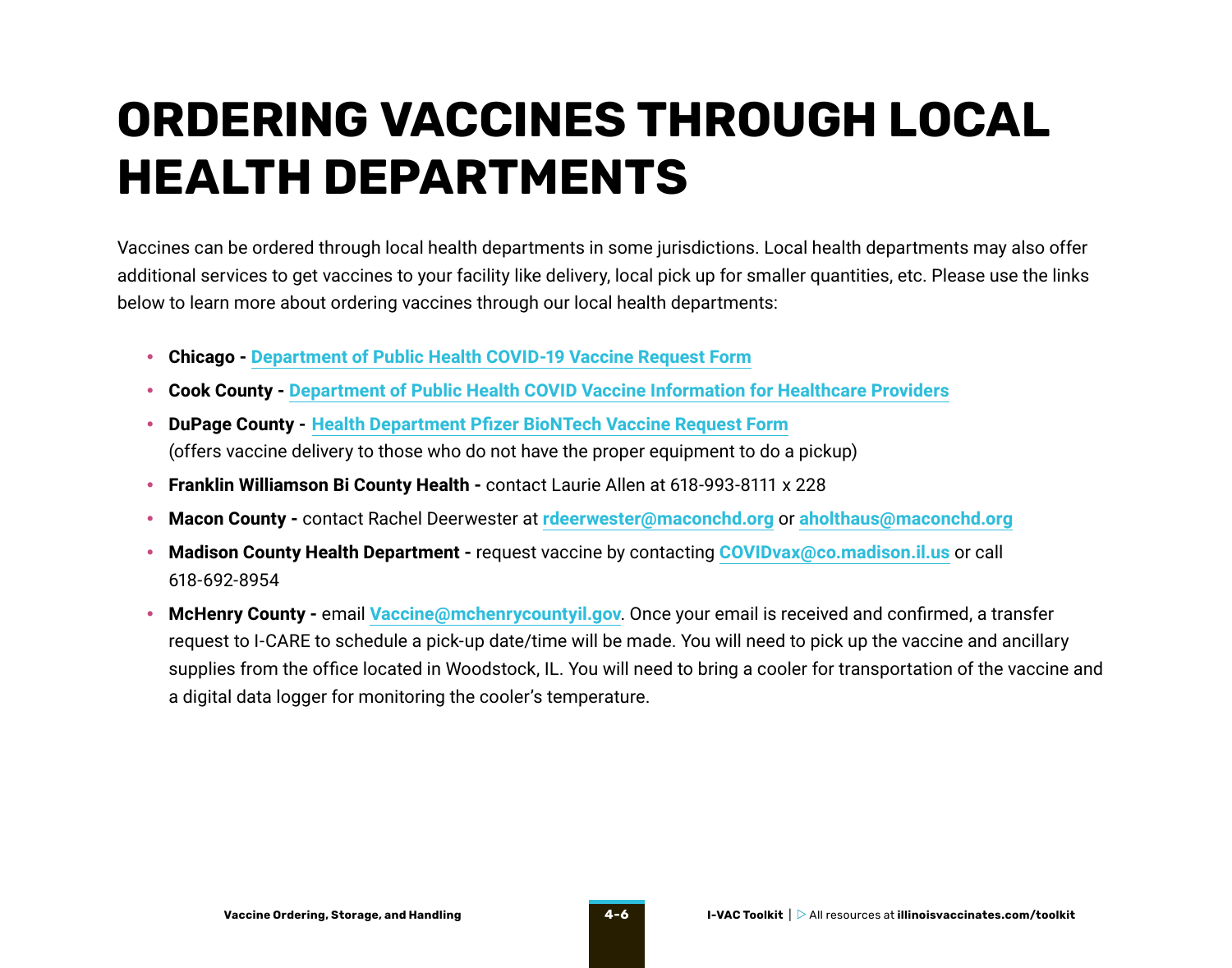## <span id="page-6-0"></span>**ORDERING TOOLS**

#### **Vaccine Matchmaker**

"The COVID-19 Vaccine MatchMaker Service" is designed to help utilize existing inventory and prevent vaccines or needles from expiring. This is only for unopened vials of vaccine. It allows providers that need the vaccine to view a list of providers with excess vaccine in their area and for providers to input their own excess inventory to be utilized by others. View the website and matchmaker tool **[here](https://app.smartsheet.com/b/publish?EQBCT=1d3b52a144224e3c952e7099d19952dc)**. Consider checking the matchmaker before placing orders into I-CARE.

#### **Hub and Spoke Model for Small Practices**

If minimum shipment sizes are too large for your office to use before expiration, the hub and spoke model can be used. The smaller primary care office would partner with a hub – an entity that places the order and receives the shipment. A hub could be a local health department, affiliated hospital or main clinic, or a willing pharmacy. The hub would complete an online transfer form in I-CARE to share vaccine with the primary care office – the spoke. The office would be responsible for picking up the vaccine.



#### **TIPS FOR ORDERING**

Keep your inventory current! At any given time, someone in your clinic, organization, or practice should know how many doses you have left.

Input what you have given into I-CARE in a timely fashion and update your vaccine inventory at **[VaccineFinder](https://data.cdc.gov/Vaccinations/Vaccines-gov-COVID-19-vaccinating-provider-locatio/5jp2-pgaw)**. Administrators from local, state, and federal health departments are looking at those numbers to decide how much vaccine Illinois gets or needs! Use the **"Add Vaccine"** option to add NDCs to your location to report inventory doses.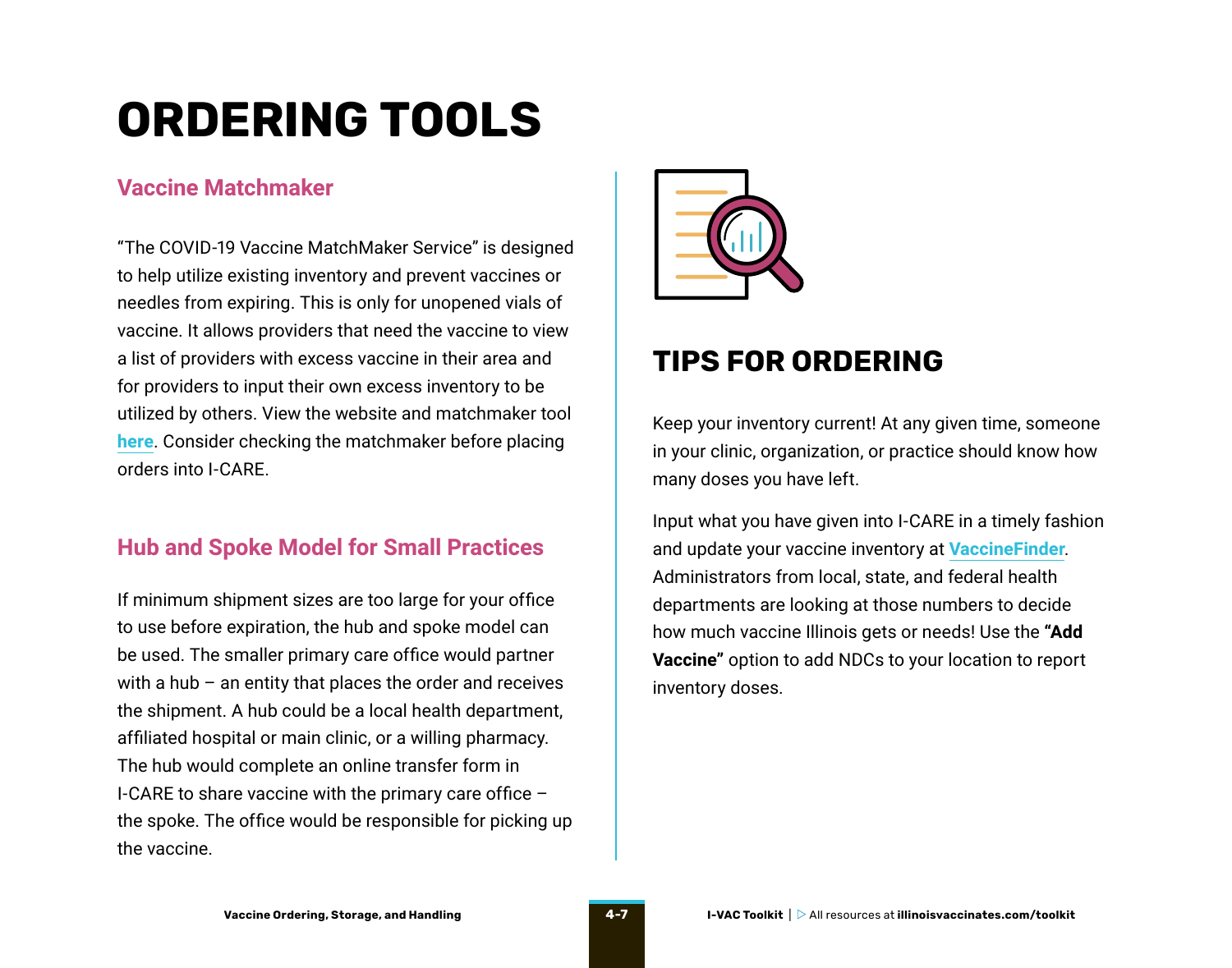### <span id="page-7-0"></span>**ANCILLARY KITS**

Vaccines are shipped with ancillary supplies in a separate box. These kits vary, but generally include needles, syringes, alcohol prep pads, and diluent if applicable. There is no separate order process for the ancillary supplies.

**Important notes:** Diluent included in ancillary kits with the Pfizer pediatric vaccine contain 10mL diluent vials. While these vials appear to contain sufficient diluent for multiple vials, they must only be used once as they are a one-time-use item. They should be discarded with the remaining content after each use. For each vial of vaccine, extract 1.3mL of diluent from a single-use vial to reconstitute 1.3mL of vaccine. **Do not be tempted to puncture diluent vials more than once.**

Remember that:

- The Pfizer ancillary kits will only contain 1 inch length needles
- No need to train new staff on when to use a 5/8 inch length needle

More on needle sizes in **Section Five - Vaccine Administration**. Ancillary supplies provided DO NOT include Epi Pens or Epinephrine. You are expected to supply Epi Pens or Epinephrine and assure this emergency equipment is available during administration of the vaccine to children. You can use the Immunization Action Coalition (IAC) handout **[Medical](https://www.immunize.org/catg.d/p3082a.pdf)  [Management of Vaccine Reactions in Children and Teens in a Community Setting](https://www.immunize.org/catg.d/p3082a.pdf)** as a standing order for management of vaccine reactions.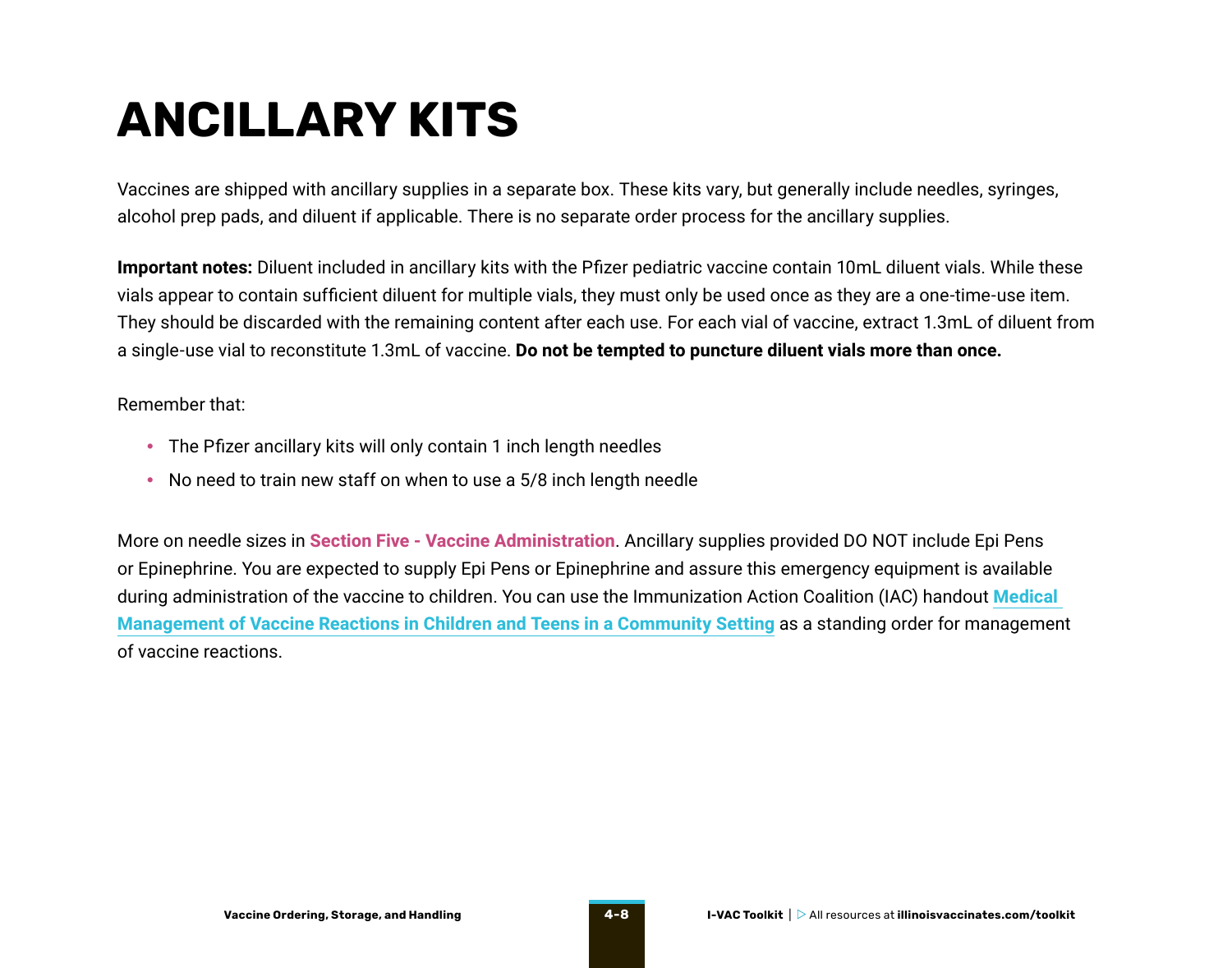## <span id="page-8-0"></span>**VACCINE SHIPMENT PACKAGING SHIPPERS**

Vaccine manufacturers have developed packaging and storage to support the different locations these products are being sent. Vaccines may arrive in specially designed, temperature-controlled thermal shippers; some may even have dry ice to maintain recommended storage temperatures.



**It's important to be prepared to move vaccines from shippers to on-site storage in a timely fashion.** 

The Pfizer products will be shipped with a SAGA Data Logger that tracks detailed temperature information during shipment. Vaccine coordinators will get an email with temperature updates during shipping, including any breaches in protocol. The SAGA shipper must be returned in the provided packaging after vaccine receipt.

Further information about vaccine storage guidelines is available on the CDC's **[Pinkbook](https://www.cdc.gov/vaccines/pubs/pinkbook/vac-storage.html)** and **[Vaccine Storage](https://www.cdc.gov/vaccines/hcp/admin/storage/toolkit/index.html)  [and Handling Toolkit](https://www.cdc.gov/vaccines/hcp/admin/storage/toolkit/index.html)** (Mar 2021).

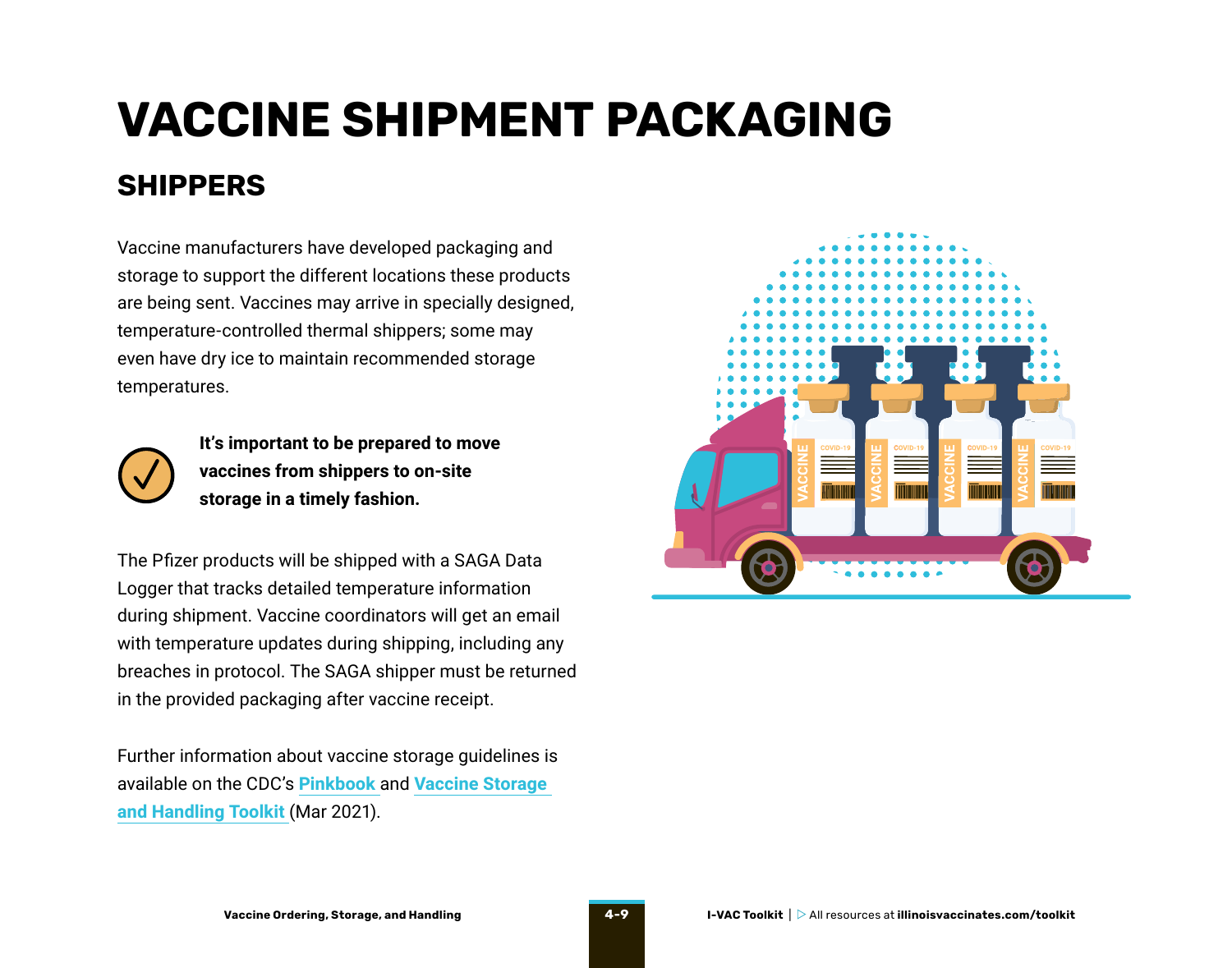## <span id="page-9-0"></span>**UNPACKING & LABELING**

#### **VACCINES ARRIVED – NOW WHAT?**

- Vaccines and diluents should be carefully unpacked and moved into storage as soon as they arrive.
- Ancillary supplies will be in a separate box.
- Examine the shipping containers for the correct quantity and any signs of damage.



**TIP:** Use color coded labels to sort each shipment – this will make it easier to see which vaccines are closest to their expiration date.

|   | <u> = = </u> |   |   |
|---|--------------|---|---|
| O | 0            | O | O |
| 0 | O            | 0 | O |
| H | 0            | 0 | H |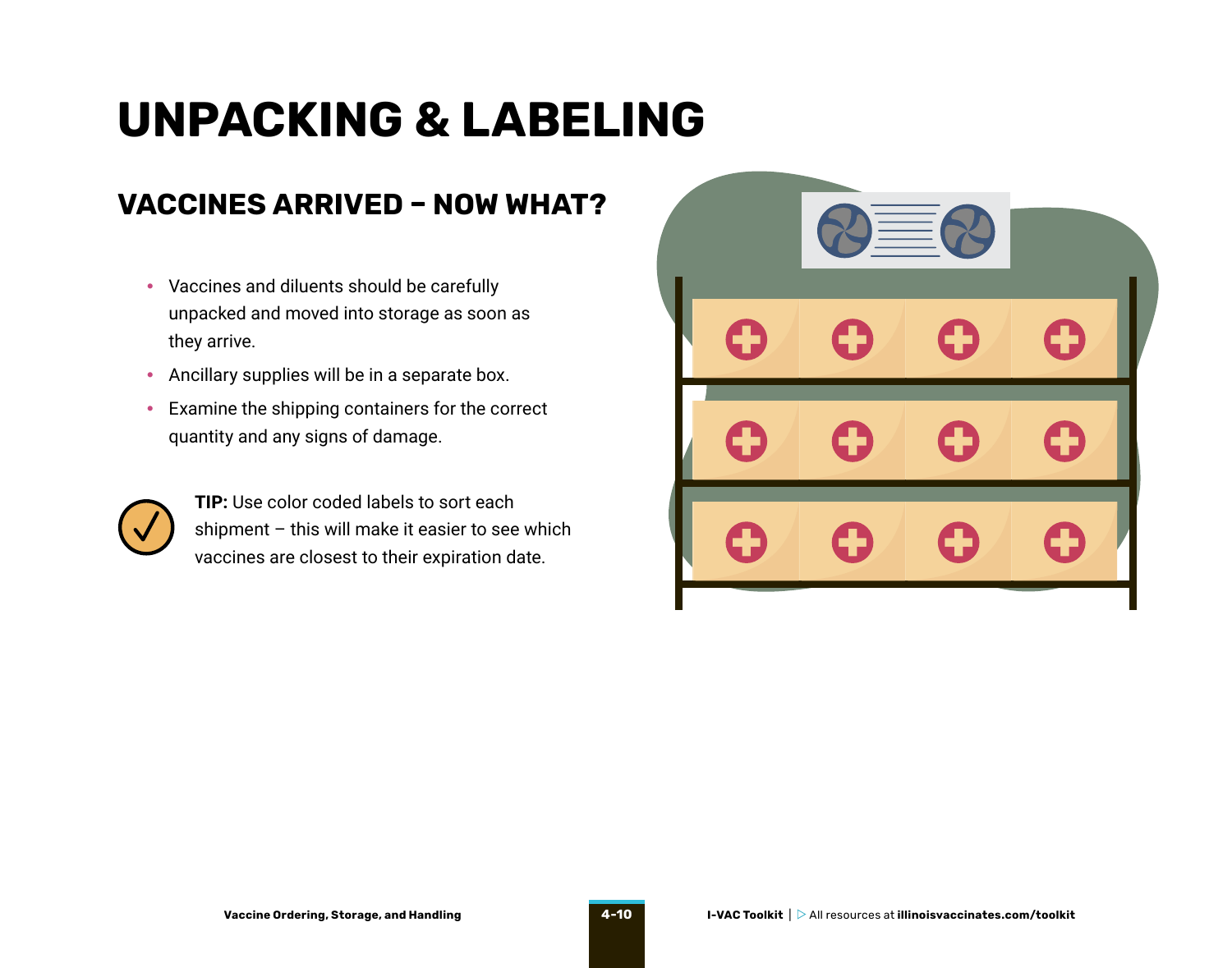## <span id="page-10-0"></span>**STORAGE & HANDLING**

#### **Make Sure You Do Not Miss an Important Storage Alert**



Be sure to add these contacts to your safe sender lists so that you receive order, shipping, and temperature monitoring alerts:

- **[cvgovernment@pfizer.com](mailto:cvgovernment%40pfizer.com?subject=)**
- **[Pfizer.logistics@controlant.com](mailto:Pfizer.logistics%40controlant.com%20?subject=)**
- **[onsitemonitoring@controlant.com](mailto:onsitemonitoring%40controlant.com?subject=)**



**Check out the CDC's At-A-Glance Resource Guide on Vaccine Administration, Storage, and Handling [View PDF](https://www.cdc.gov/vaccines/hcp/admin/downloads/vacc-admin-storage-guide.pdf)**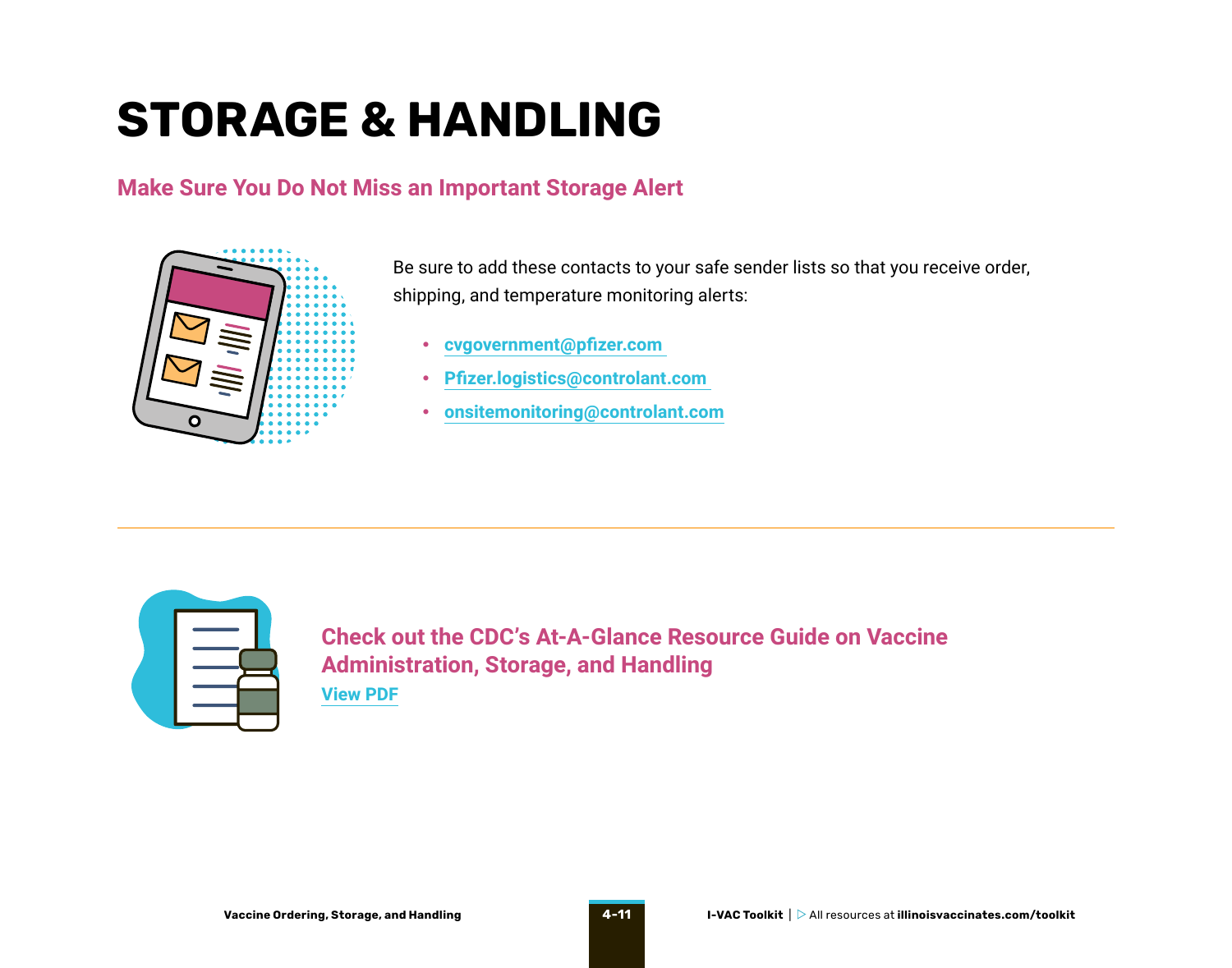### **STORAGE & HANDLING (CONTINUED)**

| <b>VACCINE MANUFACTURER/</b><br><b>PRODUCT</b>                                                                                         | <b>THERMAL SHIPPER AS TEMPORARY STORAGE?</b>                                                                                                                                                                                                                                                               | <b>OPTIONS FOR STORAGE UPON ARRIVAL</b>                                                                                                                                                                                                                                                                                                                                                                                                                                                                                                                                              |
|----------------------------------------------------------------------------------------------------------------------------------------|------------------------------------------------------------------------------------------------------------------------------------------------------------------------------------------------------------------------------------------------------------------------------------------------------------|--------------------------------------------------------------------------------------------------------------------------------------------------------------------------------------------------------------------------------------------------------------------------------------------------------------------------------------------------------------------------------------------------------------------------------------------------------------------------------------------------------------------------------------------------------------------------------------|
| <b>Pfizer-BioNTech</b><br>5 through 11 years<br>("Age 5y to <12y" on<br>vial label)<br><b>Orange top</b><br><b>SHIPPED FROM PFIZER</b> | $NO -$<br>Remove the temperature monitoring device from<br>the shipping container and check the temperature<br>monitor for any excursion warnings, turn the<br>monitor off<br>Return device using the included prelabeled<br>foldable return box. Dispose of the single-use<br>thermal shipping container. | • Ultra-low-temperature freezers (-90°C ± -60°C), for up to 12 months.<br>• Refrigeration units that are commonly available in hospitals and pharmacies:<br>• The vaccine has shown improved stability and can be stored for up to 10<br>weeks at refrigerated 2-8°C conditions.<br>Cannot be stored in freezers at -25°C to -15C°.<br>• Visit here for updated guidance                                                                                                                                                                                                             |
| <b>Pfizer-BioNTech</b><br>Adult (12+) Vaccine<br>Grey and purple top<br><b>SHIPPED FROM PFIZER</b>                                     | YES -<br>By refilling with dry ice every five days for up to 30<br>days of storage.<br>Dry ice directions are available here.                                                                                                                                                                              | • Ultra-low-temperature freezers (-90°C ± -60°C), for up to 12 months.<br>Refrigeration units that are commonly available in hospitals and pharmacies.<br>• The vaccine can also be stored at -25°C to - 15°C (-13°F to 5°F) for two<br>weeks.<br>• Up to one month (31 days) at refrigerated 2-8°C conditions.<br>• Visit here for updated guidance.                                                                                                                                                                                                                                |
| <b>Moderna</b><br><b>SHIPPED FROM McKESSON</b><br><b>DISTRIBUTION SITES</b>                                                            | N/A: Remove from packaging.<br>Once vaccine vials are thawed, they cannot be                                                                                                                                                                                                                               | Shipped to your location frozen.<br>• Can be stored frozen between -50° to -15°C (-58° to 5°F) until the expiration<br>date.<br>Do not store on dry ice or below -50°C (-58°F).<br>• Vials can be stored refrigerated between 2° to 8°C (36° to 46°F) for up to 30<br>days prior to first use.<br>If you believe any vials experienced a temperature excursion, use<br>٠<br>Temperature Excursion Tool here for further instructions.                                                                                                                                                |
| Janssen<br><b>SHIPPED FROM McKESSON</b><br><b>DISTRIBUTION SITES</b>                                                                   | refrozen.<br>Keep the vials in their original package to protect<br>them from light.                                                                                                                                                                                                                       | Initially stored frozen by the manufacturer, then shipped at 36°F to 46°F (2°C<br>to 8°C). If vaccine is still frozen upon receipt, thaw at 36°F to 46°F (2°C to<br>$8^{\circ}$ C).<br>• If needed immediately, thaw at room temperature (maximally<br>77°F/25°C). At room temperature, a carton of 10 vials will take ~4 hours<br>to thaw and one vial will take ~1 hour<br>• Store unpunctured multi-dose vials at 36°F to 46°F (2°C to 8°C) Do not store<br>frozen.<br>• Unpunctured vials of the vaccine may be stored between 47°F to 77°F (9°C to<br>25°C) for up to 12 hours. |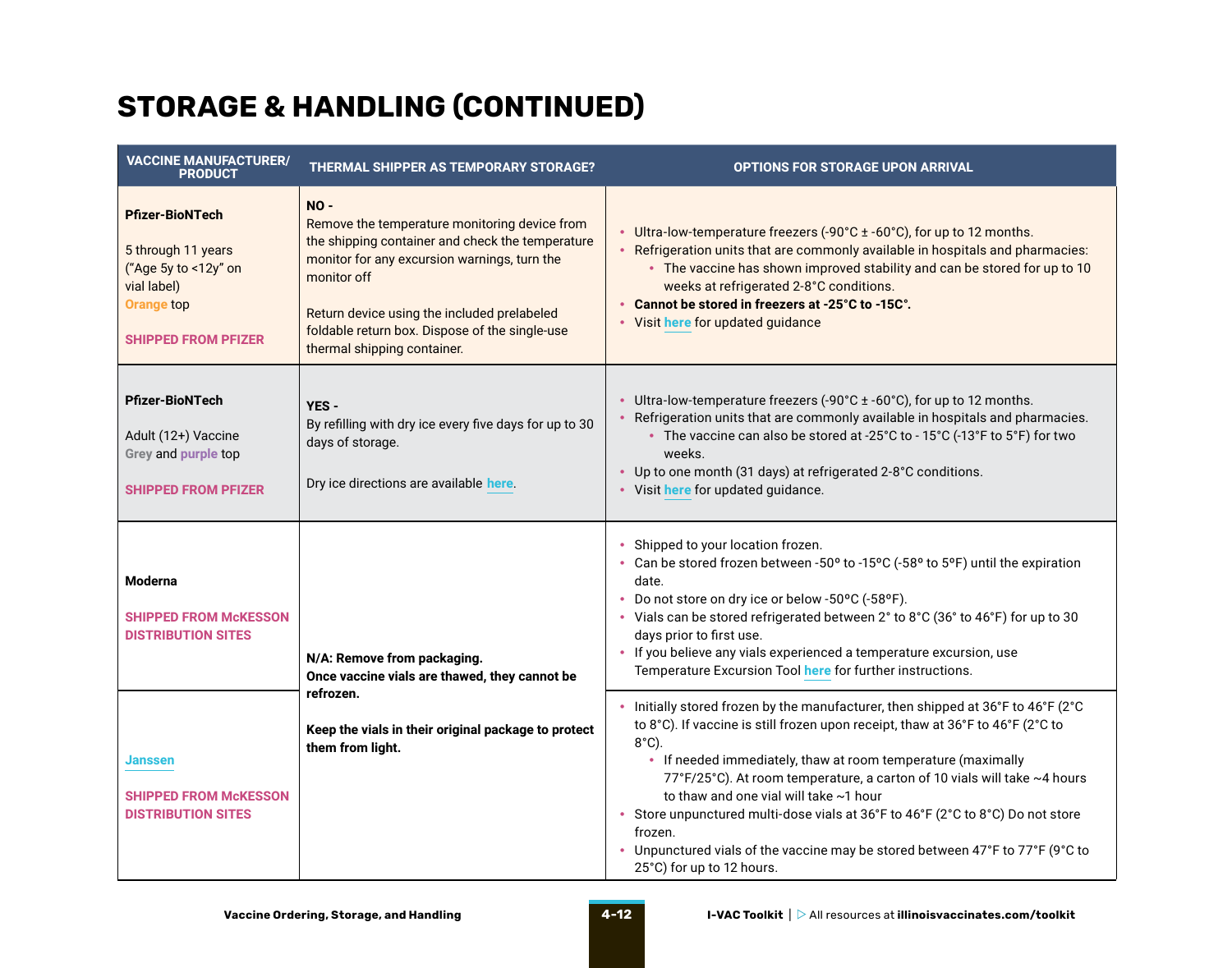## <span id="page-12-0"></span>**ORGANIZING VACCINE STOCK**

#### **MINIMIZING RISK FOR VACCINE LOSS**

- Review the CDC Toolkit for **[Vaccine Storage and](https://www.cdc.gov/vaccines/hcp/admin/storage/toolkit/storage-handling-toolkit.pdf)  [Handling](https://www.cdc.gov/vaccines/hcp/admin/storage/toolkit/storage-handling-toolkit.pdf)**
- Organize stock to allow for vaccine that expires first to be used first
- Place water bottles on the top shelf and floor of the refrigerator and in the door racks to help maintain stable storage temperatures
- Avoid placing or storing any items other than vaccines, refrigerated diluents, and water bottles inside storage units
- Store vaccines and diluents in original packaging
- Arrange vaccines and diluents in rows and allow space between them to promote air circulation
- Note the expiration date on vial and updates to expiration date announcements



#### **View the [CDC's learning module on vaccine](https://www2a.cdc.gov/nip/isd/ycts/mod1/courses/sh/index.html)  [storage and handling](https://www2a.cdc.gov/nip/isd/ycts/mod1/courses/sh/index.html) to learn more!**